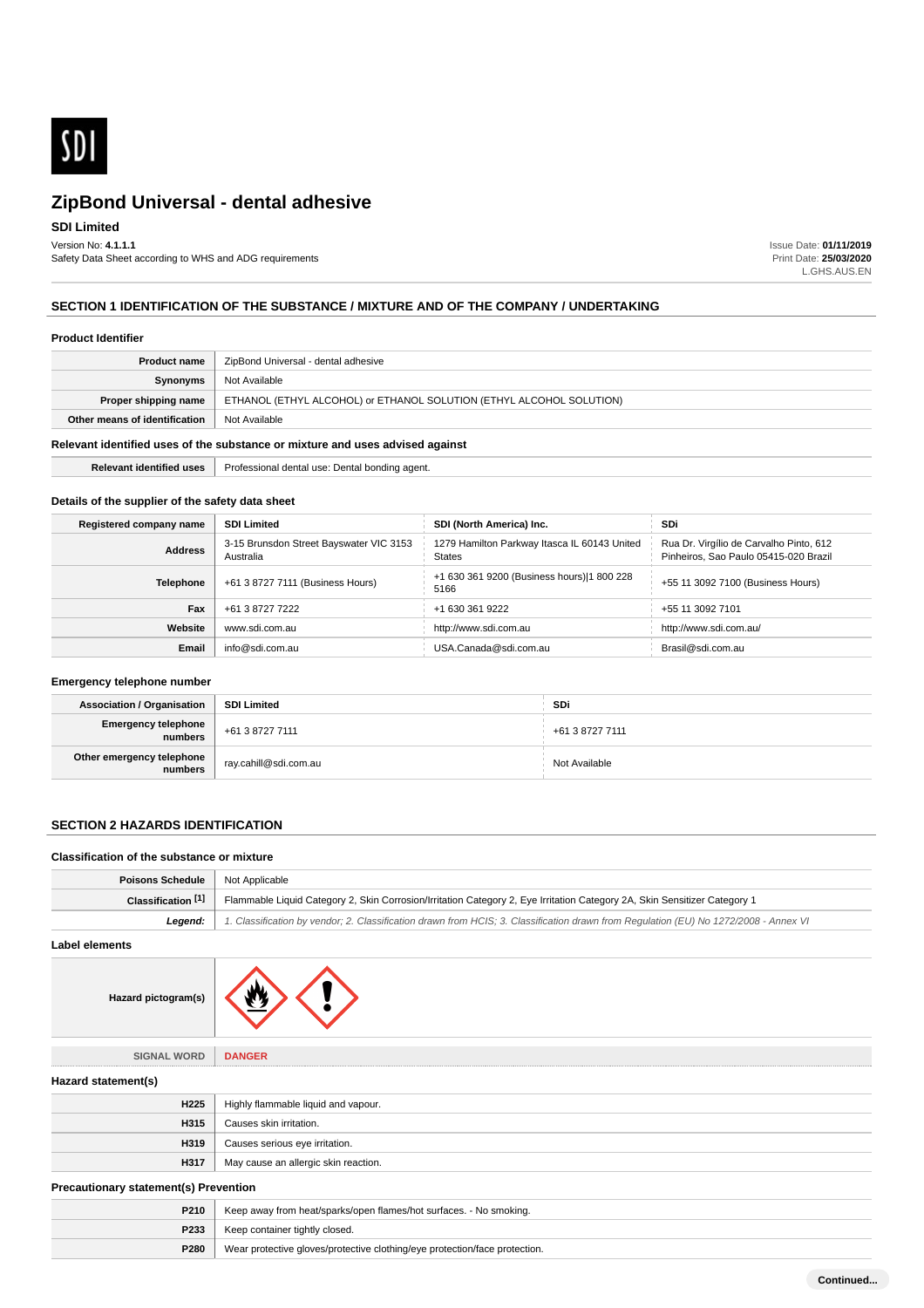| P240             | Ground/bond container and receiving equipment.                                    |
|------------------|-----------------------------------------------------------------------------------|
| P241             | Use explosion-proof electrical/ventilating/lighting/intrinsically safe equipment. |
| P242             | Use only non-sparking tools.                                                      |
| P243             | Take precautionary measures against static discharge.                             |
| P <sub>261</sub> | Avoid breathing mist/vapours/spray.                                               |
| P272             | Contaminated work clothing should not be allowed out of the workplace.            |

### **Precautionary statement(s) Response**

| P321           | Specific treatment (see advice on this label).                                                                                   |
|----------------|----------------------------------------------------------------------------------------------------------------------------------|
| P362           | Take off contaminated clothing and wash before reuse.                                                                            |
| P370+P378      | In case of fire: Use alcohol resistant foam or normal protein foam for extinction.                                               |
| P302+P352      | IF ON SKIN: Wash with plenty of water and soap.                                                                                  |
| P305+P351+P338 | IF IN EYES: Rinse cautiously with water for several minutes. Remove contact lenses, if present and easy to do. Continue rinsing. |
| P333+P313      | If skin irritation or rash occurs: Get medical advice/attention.                                                                 |
| P337+P313      | If eye irritation persists: Get medical advice/attention.                                                                        |
| P303+P361+P353 | IF ON SKIN (or hair): Remove/Take off immediately all contaminated clothing. Rinse skin with water/shower.                       |

#### **Precautionary statement(s) Storage**

**P403+P235** Store in a well-ventilated place. Keep cool.

## **Precautionary statement(s) Disposal**

**P501** Dispose of contents/container to authorised hazardous or special waste collection point in accordance with any local regulation.

## **SECTION 3 COMPOSITION / INFORMATION ON INGREDIENTS**

#### **Substances**

See section below for composition of Mixtures

### **Mixtures**

| <b>CAS No</b> | %[weight] | Name            |
|---------------|-----------|-----------------|
| 64-17-5       | $30 - 35$ | ethanol         |
| Not Available | $40 - 50$ | acrylic monomer |

#### **SECTION 4 FIRST AID MEASURES**

| Description of first aid measures |                                                                                                                                                                                                                                                                                                                                                                                                                                                                                                     |  |
|-----------------------------------|-----------------------------------------------------------------------------------------------------------------------------------------------------------------------------------------------------------------------------------------------------------------------------------------------------------------------------------------------------------------------------------------------------------------------------------------------------------------------------------------------------|--|
| <b>Eye Contact</b>                | If this product comes in contact with the eyes:<br>• Wash out immediately with fresh running water.<br>Ensure complete irrigation of the eye by keeping eyelids apart and away from eye and moving the eyelids by occasionally lifting the upper<br>and lower lids.<br>▶ Seek medical attention without delay; if pain persists or recurs seek medical attention.<br>► Removal of contact lenses after an eye injury should only be undertaken by skilled personnel.                                |  |
| <b>Skin Contact</b>               | If skin contact occurs:<br>Immediately remove all contaminated clothing, including footwear.<br>Flush skin and hair with running water (and soap if available).<br>Seek medical attention in event of irritation.                                                                                                                                                                                                                                                                                   |  |
| Inhalation                        | If fumes or combustion products are inhaled remove from contaminated area.<br>Lay patient down. Keep warm and rested.<br>▶ Prostheses such as false teeth, which may block airway, should be removed, where possible, prior to initiating first aid procedures.<br>▶ Apply artificial respiration if not breathing, preferably with a demand valve resuscitator, bag-valve mask device, or pocket mask as trained.<br>Perform CPR if necessary.<br>Transport to hospital, or doctor, without delay. |  |
| Ingestion                         | If irritation continues, seek medical attention.<br>If conscious, give water to drink.                                                                                                                                                                                                                                                                                                                                                                                                              |  |

### **Indication of any immediate medical attention and special treatment needed**

Treat symptomatically.

## **SECTION 5 FIREFIGHTING MEASURES**

### **Extinguishing media**

- Alcohol stable foam.
- **Dry chemical powder.**
- $\triangleright$  BCF (where regulations permit).
- ▶ Carbon dioxide.
- Water spray or fog Large fires only.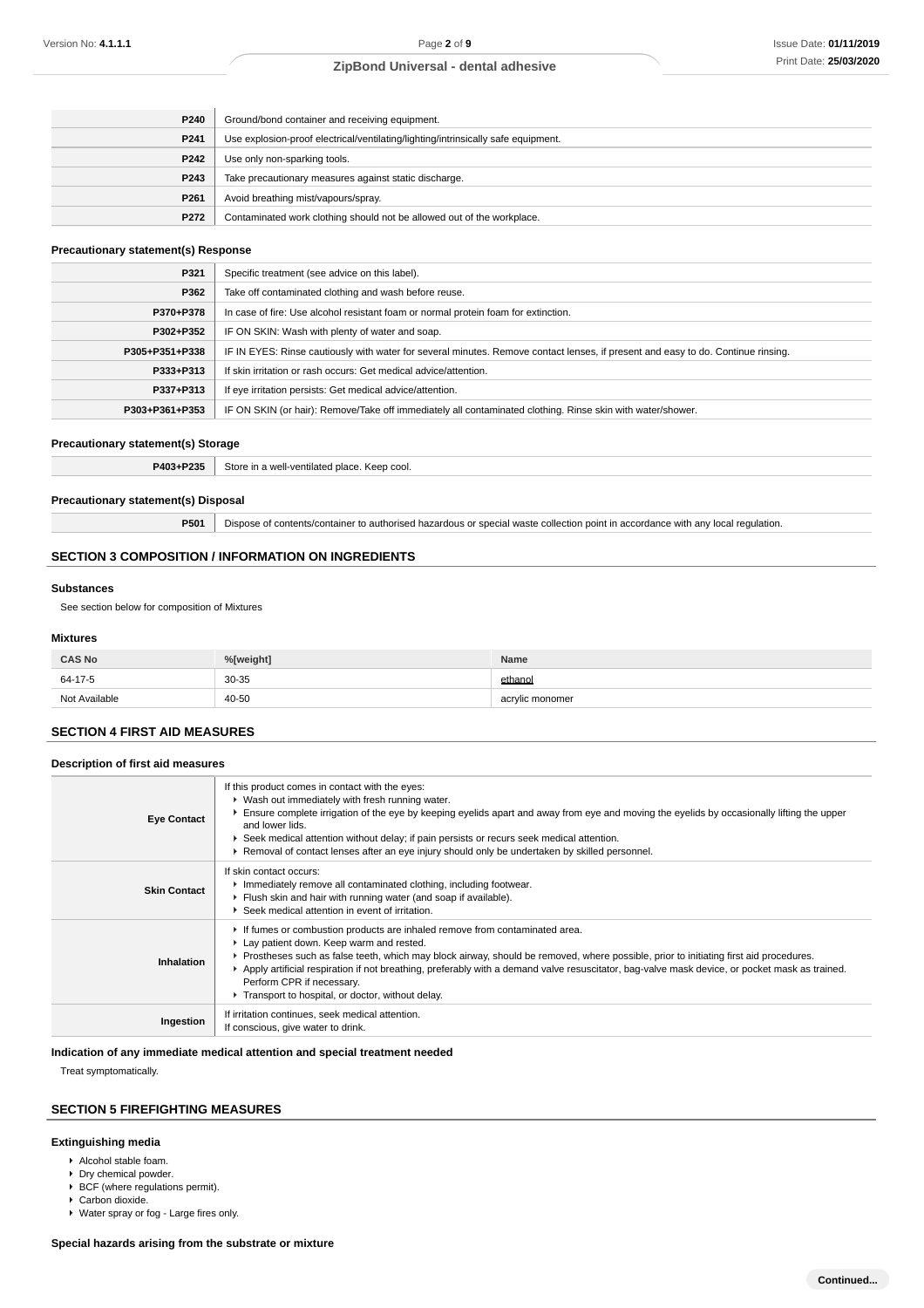| <b>Fire Incompatibility</b>  | ▶ Avoid contamination with oxidising agents i.e. nitrates, oxidising acids, chlorine bleaches, pool chlorine etc. as ignition may result                                                                                                                                                                                                                                                                                                                                                                                                                                                                                                                                                                                                                                                         |  |
|------------------------------|--------------------------------------------------------------------------------------------------------------------------------------------------------------------------------------------------------------------------------------------------------------------------------------------------------------------------------------------------------------------------------------------------------------------------------------------------------------------------------------------------------------------------------------------------------------------------------------------------------------------------------------------------------------------------------------------------------------------------------------------------------------------------------------------------|--|
| Advice for firefighters      |                                                                                                                                                                                                                                                                                                                                                                                                                                                                                                                                                                                                                                                                                                                                                                                                  |  |
| <b>Fire Fighting</b>         | Alert Fire Brigade and tell them location and nature of hazard.<br>• May be violently or explosively reactive.<br>▶ Wear breathing apparatus plus protective gloves in the event of a fire.<br>▶ Prevent, by any means available, spillage from entering drains or water course.<br>Consider evacuation (or protect in place).<br>Fight fire from a safe distance, with adequate cover.<br>If safe, switch off electrical equipment until vapour fire hazard removed.<br>► Use water delivered as a fine spray to control the fire and cool adjacent area.<br>Avoid spraying water onto liquid pools.<br>Do not approach containers suspected to be hot.<br>• Cool fire exposed containers with water spray from a protected location.<br>If safe to do so, remove containers from path of fire. |  |
| <b>Fire/Explosion Hazard</b> | Liquid and vapour are highly flammable.<br>Severe fire hazard when exposed to heat, flame and/or oxidisers.<br>▶ Vapour may travel a considerable distance to source of ignition.<br>► Heating may cause expansion or decomposition leading to violent rupture of containers.<br>• On combustion, may emit toxic fumes of carbon monoxide (CO).<br>Combustion products include:<br>carbon dioxide (CO2)<br>other pyrolysis products typical of burning organic material.                                                                                                                                                                                                                                                                                                                         |  |
| <b>HAZCHEM</b>               | $-2YE$                                                                                                                                                                                                                                                                                                                                                                                                                                                                                                                                                                                                                                                                                                                                                                                           |  |

## **SECTION 6 ACCIDENTAL RELEASE MEASURES**

## **Personal precautions, protective equipment and emergency procedures**

See section 8

## **Environmental precautions**

See section 12

## **Methods and material for containment and cleaning up**

| <b>Minor Spills</b> | ▶ Remove all ignition sources.<br>• Clean up all spills immediately.<br>Avoid breathing vapours and contact with skin and eyes.<br>► Control personal contact with the substance, by using protective equipment.<br>• Contain and absorb small quantities with vermiculite or other absorbent material.<br>$\triangleright$ Wipe up.<br>• Collect residues in a flammable waste container.                                                                                                                                                                                                                                                                                                                                                                                                                                                                                                                                                                                                                       |
|---------------------|------------------------------------------------------------------------------------------------------------------------------------------------------------------------------------------------------------------------------------------------------------------------------------------------------------------------------------------------------------------------------------------------------------------------------------------------------------------------------------------------------------------------------------------------------------------------------------------------------------------------------------------------------------------------------------------------------------------------------------------------------------------------------------------------------------------------------------------------------------------------------------------------------------------------------------------------------------------------------------------------------------------|
| <b>Major Spills</b> | Clear area of personnel and move upwind.<br>Alert Fire Brigade and tell them location and nature of hazard.<br>• May be violently or explosively reactive.<br>▶ Wear breathing apparatus plus protective gloves.<br>▶ Prevent, by any means available, spillage from entering drains or water course.<br>• Consider evacuation (or protect in place).<br>▶ No smoking, naked lights or ignition sources.<br>$\blacktriangleright$ Increase ventilation.<br>▶ Stop leak if safe to do so.<br>• Water spray or fog may be used to disperse /absorb vapour.<br>Contain spill with sand, earth or vermiculite.<br>Use only spark-free shovels and explosion proof equipment.<br>▶ Collect recoverable product into labelled containers for recycling.<br>Absorb remaining product with sand, earth or vermiculite.<br>▶ Collect solid residues and seal in labelled drums for disposal.<br>▶ Wash area and prevent runoff into drains.<br>If contamination of drains or waterways occurs, advise emergency services. |

Personal Protective Equipment advice is contained in Section 8 of the SDS.

## **SECTION 7 HANDLING AND STORAGE**

| Precautions for safe handling |                                                                                                                                                                                                                                                                                                                                                                                                                                                                                                                                                                                                                                                                                                                                                                                                                                           |
|-------------------------------|-------------------------------------------------------------------------------------------------------------------------------------------------------------------------------------------------------------------------------------------------------------------------------------------------------------------------------------------------------------------------------------------------------------------------------------------------------------------------------------------------------------------------------------------------------------------------------------------------------------------------------------------------------------------------------------------------------------------------------------------------------------------------------------------------------------------------------------------|
| Safe handling                 | Avoid all personal contact, including inhalation.<br>▶ Wear protective clothing when risk of exposure occurs.<br>Use in a well-ventilated area.<br>Prevent concentration in hollows and sumps.<br>DO NOT enter confined spaces until atmosphere has been checked.<br>Avoid smoking, naked lights, heat or ignition sources.<br>▶ When handling, DO NOT eat, drink or smoke.<br>▶ Vapour may ignite on pumping or pouring due to static electricity.<br>DO NOT use plastic buckets.<br>Earth and secure metal containers when dispensing or pouring product.<br>Use spark-free tools when handling.<br>Avoid contact with incompatible materials.<br>▶ Keep containers securely sealed.<br>Avoid physical damage to containers.<br>Always wash hands with soap and water after handling.<br>▶ Work clothes should be laundered separately. |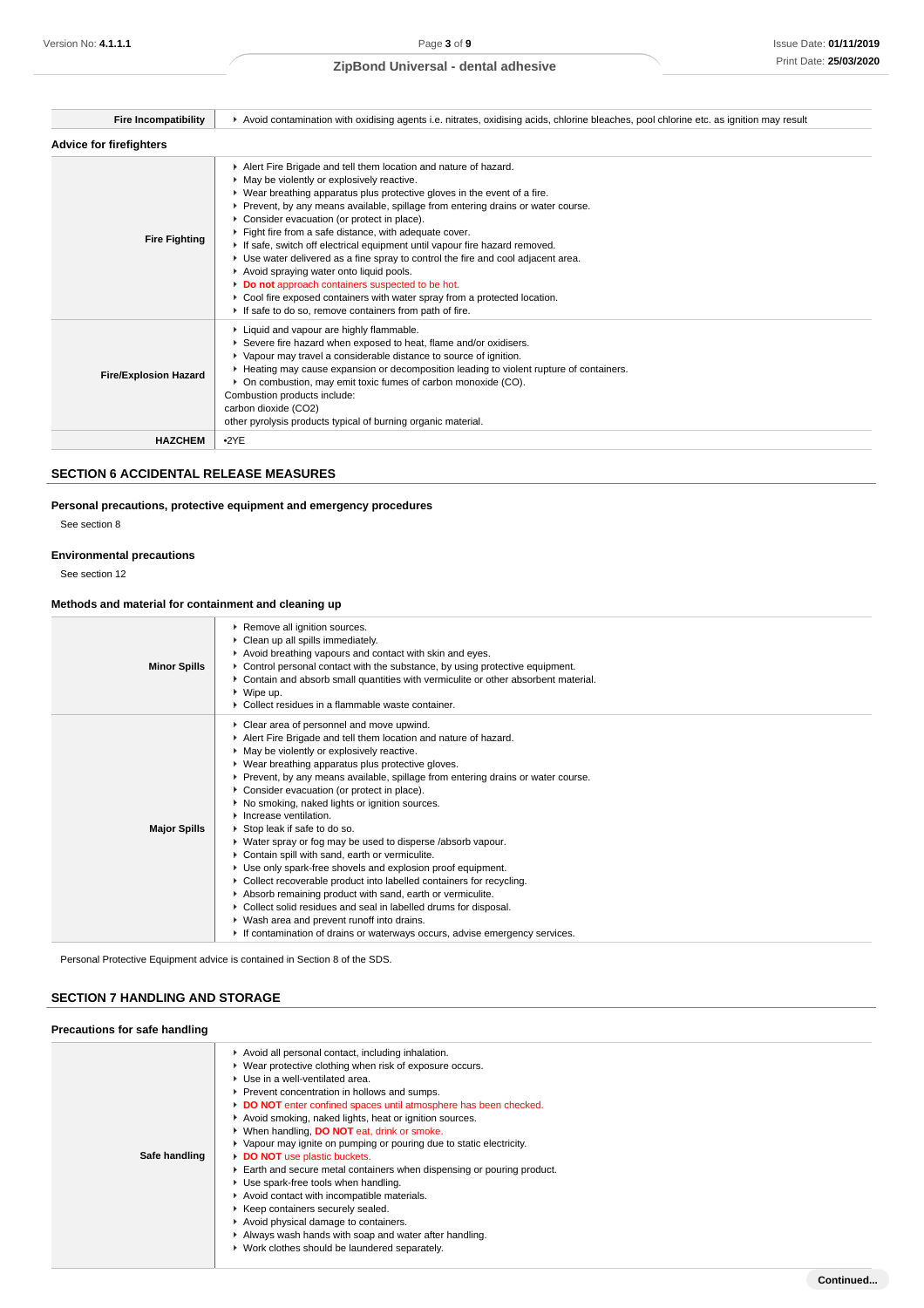|                                                              | ▶ Use good occupational work practice.                                                                                                        |
|--------------------------------------------------------------|-----------------------------------------------------------------------------------------------------------------------------------------------|
|                                                              | ► Observe manufacturer's storage and handling recommendations contained within this SDS.                                                      |
|                                                              | Atmosphere should be regularly checked against established exposure standards to ensure safe working conditions.                              |
|                                                              | Store in original containers in approved flame-proof area.                                                                                    |
|                                                              | • No smoking, naked lights, heat or ignition sources.                                                                                         |
|                                                              | DO NOT store in pits, depressions, basements or areas where vapours may be trapped.                                                           |
| Other information                                            | Keep containers securely sealed.                                                                                                              |
|                                                              | ► Store away from incompatible materials in a cool, dry well ventilated area.                                                                 |
|                                                              | $\blacktriangleright$ Protect containers against physical damage and check regularly for leaks.                                               |
|                                                              | ▶ Observe manufacturer's storage and handling recommendations contained within this SDS.                                                      |
| Conditions for safe storage, including any incompatibilities |                                                                                                                                               |
|                                                              | ▶ For low viscosity materials (i) : Drums and jerry cans must be of the non-removable head type. (ii) : Where a can is to be used as an inner |
|                                                              | package, the can must have a screwed enclosure.                                                                                               |
|                                                              | For materials with a viscosity of at least 2680 cSt. (23 deg. C)                                                                              |
|                                                              | For manufactured product having a viscosity of at least 250 cSt. (23 deg. C)                                                                  |

| Kanufactured product that requires stirring before use and having a viscosity of at least 20 cSt (25 deg. C): (i) Removable head packaging;<br>(ii) Cans with friction closures and (iii) low pressure tubes and cartridges may be used.<br>Suitable container<br>Where combination packages are used, and the inner packages are of glass, there must be sufficient inert cushioning material in contact with<br>inner and outer packages<br>In addition, where inner packagings are glass and contain liquids of packing group I there must be sufficient inert absorbent to absorb any<br>spillage, unless the outer packaging is a close fitting moulded plastic box and the substances are not incompatible with the plastic.<br>DO NOT repack. Use containers supplied by manufacturer only. |  |
|----------------------------------------------------------------------------------------------------------------------------------------------------------------------------------------------------------------------------------------------------------------------------------------------------------------------------------------------------------------------------------------------------------------------------------------------------------------------------------------------------------------------------------------------------------------------------------------------------------------------------------------------------------------------------------------------------------------------------------------------------------------------------------------------------|--|
|----------------------------------------------------------------------------------------------------------------------------------------------------------------------------------------------------------------------------------------------------------------------------------------------------------------------------------------------------------------------------------------------------------------------------------------------------------------------------------------------------------------------------------------------------------------------------------------------------------------------------------------------------------------------------------------------------------------------------------------------------------------------------------------------------|--|

Check that containers are clearly labelled and free from leaks

**Storage incompatibility F** Avoid strong bases.

## **SECTION 8 EXPOSURE CONTROLS / PERSONAL PROTECTION**

## **Control parameters**

## **OCCUPATIONAL EXPOSURE LIMITS (OEL)**

### **INGREDIENT DATA**

| Source                       | Ingredient           | <b>Material name</b>     | <b>TWA</b> |                       |               | <b>STEL</b>   | Peak          |            | <b>Notes</b>  |
|------------------------------|----------------------|--------------------------|------------|-----------------------|---------------|---------------|---------------|------------|---------------|
| Australia Exposure Standards | ethanol              | Ethyl alcohol            |            | 1000 ppm / 1880 mg/m3 |               | Not Available | Not Available |            | Not Available |
| <b>EMERGENCY LIMITS</b>      |                      |                          |            |                       |               |               |               |            |               |
| Ingredient                   | <b>Material name</b> |                          |            | TEEL-1                |               | TEEL-2        |               | TEEL-3     |               |
| ethanol                      |                      | Ethanol: (Ethyl alcohol) |            | Not Available         |               | Not Available |               | 15000* ppm |               |
|                              |                      |                          |            |                       |               |               |               |            |               |
| Ingredient                   | <b>Original IDLH</b> |                          |            | <b>Revised IDLH</b>   |               |               |               |            |               |
| ethanol                      | 3,300 ppm            |                          |            |                       | Not Available |               |               |            |               |

## **MATERIAL DATA**

### **Exposure controls**

|                         | Engineering controls are used to remove a hazard or place a barrier between the worker and the hazard. Well-designed engineering controls can<br>be highly effective in protecting workers and will typically be independent of worker interactions to provide this high level of protection.<br>The basic types of engineering controls are:<br>Process controls which involve changing the way a job activity or process is done to reduce the risk.<br>Enclosure and/or isolation of emission source which keeps a selected hazard "physically" away from the worker and ventilation that strategically<br>"adds" and "removes" air in the work environment. Ventilation can remove or dilute an air contaminant if designed properly. The design of a<br>ventilation system must match the particular process and chemical or contaminant in use.<br>Employers may need to use multiple types of controls to prevent employee overexposure.<br>For flammable liquids and flammable gases, local exhaust ventilation or a process enclosure ventilation system may be required. Ventilation<br>equipment should be explosion-resistant.<br>Air contaminants generated in the workplace possess varying "escape" velocities which, in turn, determine the "capture velocities" of fresh<br>circulating air required to effectively remove the contaminant. |                                                                                                                                                                                                                                                                                                   |  |  |  |
|-------------------------|--------------------------------------------------------------------------------------------------------------------------------------------------------------------------------------------------------------------------------------------------------------------------------------------------------------------------------------------------------------------------------------------------------------------------------------------------------------------------------------------------------------------------------------------------------------------------------------------------------------------------------------------------------------------------------------------------------------------------------------------------------------------------------------------------------------------------------------------------------------------------------------------------------------------------------------------------------------------------------------------------------------------------------------------------------------------------------------------------------------------------------------------------------------------------------------------------------------------------------------------------------------------------------------------------------------------------------------------------------------|---------------------------------------------------------------------------------------------------------------------------------------------------------------------------------------------------------------------------------------------------------------------------------------------------|--|--|--|
|                         | Type of Contaminant:                                                                                                                                                                                                                                                                                                                                                                                                                                                                                                                                                                                                                                                                                                                                                                                                                                                                                                                                                                                                                                                                                                                                                                                                                                                                                                                                         |                                                                                                                                                                                                                                                                                                   |  |  |  |
| Appropriate engineering | solvent, vapours, degreasing etc., evaporating from tank (in still air).                                                                                                                                                                                                                                                                                                                                                                                                                                                                                                                                                                                                                                                                                                                                                                                                                                                                                                                                                                                                                                                                                                                                                                                                                                                                                     |                                                                                                                                                                                                                                                                                                   |  |  |  |
| controls                | aerosols, fumes from pouring operations, intermittent container filling, low speed conveyer transfers, welding, spray drift,<br>plating acid fumes, pickling (released at low velocity into zone of active generation)                                                                                                                                                                                                                                                                                                                                                                                                                                                                                                                                                                                                                                                                                                                                                                                                                                                                                                                                                                                                                                                                                                                                       |                                                                                                                                                                                                                                                                                                   |  |  |  |
|                         | direct spray, spray painting in shallow booths, drum filling, conveyer loading, crusher dusts, gas discharge (active<br>generation into zone of rapid air motion)                                                                                                                                                                                                                                                                                                                                                                                                                                                                                                                                                                                                                                                                                                                                                                                                                                                                                                                                                                                                                                                                                                                                                                                            |                                                                                                                                                                                                                                                                                                   |  |  |  |
|                         | Within each range the appropriate value depends on:                                                                                                                                                                                                                                                                                                                                                                                                                                                                                                                                                                                                                                                                                                                                                                                                                                                                                                                                                                                                                                                                                                                                                                                                                                                                                                          |                                                                                                                                                                                                                                                                                                   |  |  |  |
|                         | Lower end of the range                                                                                                                                                                                                                                                                                                                                                                                                                                                                                                                                                                                                                                                                                                                                                                                                                                                                                                                                                                                                                                                                                                                                                                                                                                                                                                                                       | Upper end of the range                                                                                                                                                                                                                                                                            |  |  |  |
|                         | 1: Room air currents minimal or favourable to capture                                                                                                                                                                                                                                                                                                                                                                                                                                                                                                                                                                                                                                                                                                                                                                                                                                                                                                                                                                                                                                                                                                                                                                                                                                                                                                        | 1: Disturbing room air currents                                                                                                                                                                                                                                                                   |  |  |  |
|                         | 2: Contaminants of low toxicity or of nuisance value only.                                                                                                                                                                                                                                                                                                                                                                                                                                                                                                                                                                                                                                                                                                                                                                                                                                                                                                                                                                                                                                                                                                                                                                                                                                                                                                   | 2: Contaminants of high toxicity                                                                                                                                                                                                                                                                  |  |  |  |
|                         | 3: Intermittent, low production.                                                                                                                                                                                                                                                                                                                                                                                                                                                                                                                                                                                                                                                                                                                                                                                                                                                                                                                                                                                                                                                                                                                                                                                                                                                                                                                             | 3: High production, heavy use                                                                                                                                                                                                                                                                     |  |  |  |
|                         | 4: Large hood or large air mass in motion                                                                                                                                                                                                                                                                                                                                                                                                                                                                                                                                                                                                                                                                                                                                                                                                                                                                                                                                                                                                                                                                                                                                                                                                                                                                                                                    | 4: Small hood-local control only                                                                                                                                                                                                                                                                  |  |  |  |
|                         |                                                                                                                                                                                                                                                                                                                                                                                                                                                                                                                                                                                                                                                                                                                                                                                                                                                                                                                                                                                                                                                                                                                                                                                                                                                                                                                                                              | Simple theory shows that air velocity falls rapidly with distance away from the opening of a simple extraction pipe. Velocity generally decreases<br>with the square of distance from the extraction point (in simple cases). Therefore the air speed at the extraction point should be adjusted, |  |  |  |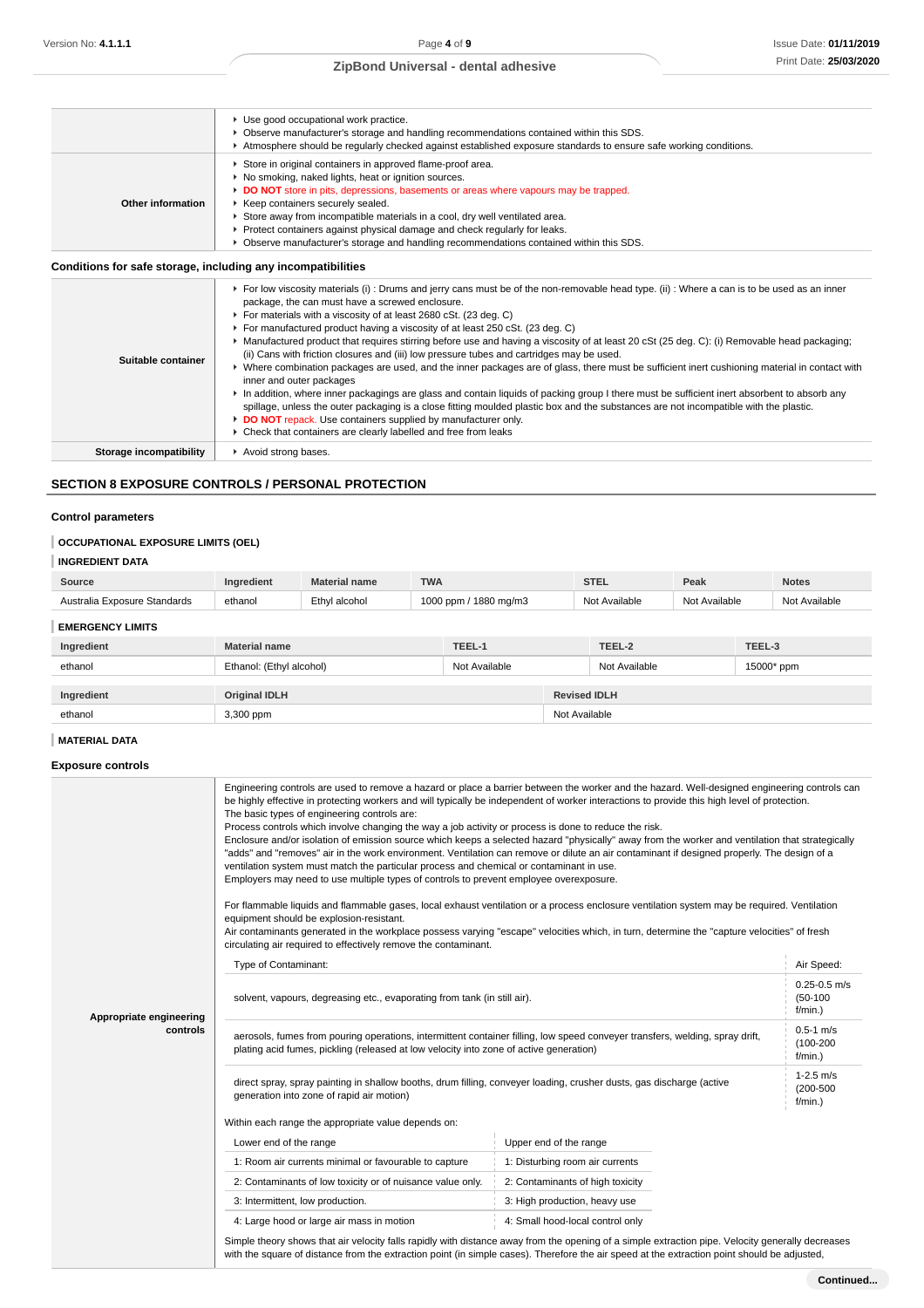|                            | accordingly, after reference to distance from the contaminating source. The air velocity at the extraction fan, for example, should be a minimum of<br>1-2 m/s (200-400 f/min.) for extraction of solvents generated in a tank 2 meters distant from the extraction point. Other mechanical<br>considerations, producing performance deficits within the extraction apparatus, make it essential that theoretical air velocities are multiplied by<br>factors of 10 or more when extraction systems are installed or used.                                                                                                                                                                                                                                                                                                                                                                                                                                      |
|----------------------------|-----------------------------------------------------------------------------------------------------------------------------------------------------------------------------------------------------------------------------------------------------------------------------------------------------------------------------------------------------------------------------------------------------------------------------------------------------------------------------------------------------------------------------------------------------------------------------------------------------------------------------------------------------------------------------------------------------------------------------------------------------------------------------------------------------------------------------------------------------------------------------------------------------------------------------------------------------------------|
| <b>Personal protection</b> |                                                                                                                                                                                                                                                                                                                                                                                                                                                                                                                                                                                                                                                                                                                                                                                                                                                                                                                                                                 |
| Eye and face protection    | Safety glasses with side shields.<br>Chemical goggles.<br>▶ Contact lenses may pose a special hazard; soft contact lenses may absorb and concentrate irritants. A written policy document, describing<br>the wearing of lenses or restrictions on use, should be created for each workplace or task. This should include a review of lens absorption<br>and adsorption for the class of chemicals in use and an account of injury experience. Medical and first-aid personnel should be trained in<br>their removal and suitable equipment should be readily available. In the event of chemical exposure, begin eye irrigation immediately and<br>remove contact lens as soon as practicable. Lens should be removed at the first signs of eye redness or irritation - lens should be removed in<br>a clean environment only after workers have washed hands thoroughly. [CDC NIOSH Current Intelligence Bulletin 59], [AS/NZS 1336 or<br>national equivalent] |
| <b>Skin protection</b>     | See Hand protection below                                                                                                                                                                                                                                                                                                                                                                                                                                                                                                                                                                                                                                                                                                                                                                                                                                                                                                                                       |
| Hands/feet protection      | ▶ Wear chemical protective gloves, e.g. PVC.<br>▶ Wear safety footwear or safety gumboots, e.g. Rubber<br>Rubber Gloves<br>Nitrile rubber gloves (Note: Nitric acid penetrates nitrile gloves in a few minutes.)                                                                                                                                                                                                                                                                                                                                                                                                                                                                                                                                                                                                                                                                                                                                                |
| <b>Body protection</b>     | See Other protection below                                                                                                                                                                                                                                                                                                                                                                                                                                                                                                                                                                                                                                                                                                                                                                                                                                                                                                                                      |
| Other protection           | • Overalls.<br>PVC Apron.<br>PVC protective suit may be required if exposure severe.<br>Eyewash unit.<br>Ensure there is ready access to a safety shower.                                                                                                                                                                                                                                                                                                                                                                                                                                                                                                                                                                                                                                                                                                                                                                                                       |

#### **Respiratory protection**

Type A Filter of sufficient capacity. (AS/NZS 1716 & 1715, EN 143:2000 & 149:2001, ANSI Z88 or national equivalent)

Where the concentration of gas/particulates in the breathing zone, approaches or exceeds the "Exposure Standard" (or ES), respiratory protection is required. Degree of protection varies with both face-piece and Class of filter; the nature of protection varies with Type of filter.

| <b>Required Minimum Protection Factor</b> | <b>Half-Face Respirator</b> | <b>Full-Face Respirator</b> | <b>Powered Air Respirator</b> |
|-------------------------------------------|-----------------------------|-----------------------------|-------------------------------|
| up to $5 \times ES$                       | Air-line*                   | $A-2$                       | A-PAPR-2 ^                    |
| up to 10 x ES                             |                             | $A-3$                       |                               |
| $10+ x ES$                                |                             | Air-line**                  |                               |

\* - Continuous Flow; \*\* - Continuous-flow or positive pressure demand

^ - Full-face

A(All classes) = Organic vapours, B AUS or B1 = Acid gasses, B2 = Acid gas or hydrogen cyanide(HCN), B3 = Acid gas or hydrogen cyanide(HCN), E = Sulfur dioxide(SO2), G = Agricultural chemicals, K = Ammonia(NH3), Hg = Mercury, NO = Oxides of nitrogen, MB = Methyl bromide, AX = Low boiling point organic compounds(below 65 degC)

### **SECTION 9 PHYSICAL AND CHEMICAL PROPERTIES**

#### **Information on basic physical and chemical properties**

| Appearance                                      | Yellow liquid with slightly characteristic odour, does not mix in water. |                                            |                |
|-------------------------------------------------|--------------------------------------------------------------------------|--------------------------------------------|----------------|
|                                                 |                                                                          |                                            |                |
| <b>Physical state</b>                           | Liquid                                                                   | Relative density (Water = 1)               | $1 - 1.2$      |
| Odour                                           | Not Available                                                            | Partition coefficient n-octanol<br>/ water | Not Available  |
| <b>Odour threshold</b>                          | Not Available                                                            | Auto-ignition temperature (°C)             | Not Available  |
| pH (as supplied)                                | $-3.0$                                                                   | <b>Decomposition temperature</b>           | Not Available  |
| Melting point / freezing point<br>(°C)          | Not Applicable                                                           | Viscosity (cSt)                            | Not Available  |
| Initial boiling point and boiling<br>range (°C) | >78                                                                      | Molecular weight (g/mol)                   | Not Applicable |
| Flash point (°C)                                | Not Available                                                            | <b>Taste</b>                               | Not Available  |
| <b>Evaporation rate</b>                         | Not Available                                                            | <b>Explosive properties</b>                | Not Available  |
| Flammability                                    | Not Available                                                            | <b>Oxidising properties</b>                | Not Available  |
| Upper Explosive Limit (%)                       | Not Available                                                            | Surface Tension (dyn/cm or<br>$mN/m$ )     | Not Available  |
| Lower Explosive Limit (%)                       | Not Available                                                            | <b>Volatile Component (%vol)</b>           | Not Available  |
| Vapour pressure (kPa)                           | Not Available                                                            | Gas group                                  | Not Available  |
| Solubility in water                             | Immiscible                                                               | pH as a solution (1%)                      | Not Available  |
| Vapour density $(Air = 1)$                      | Not Available                                                            | VOC g/L                                    | Not Available  |

#### **SECTION 10 STABILITY AND REACTIVITY**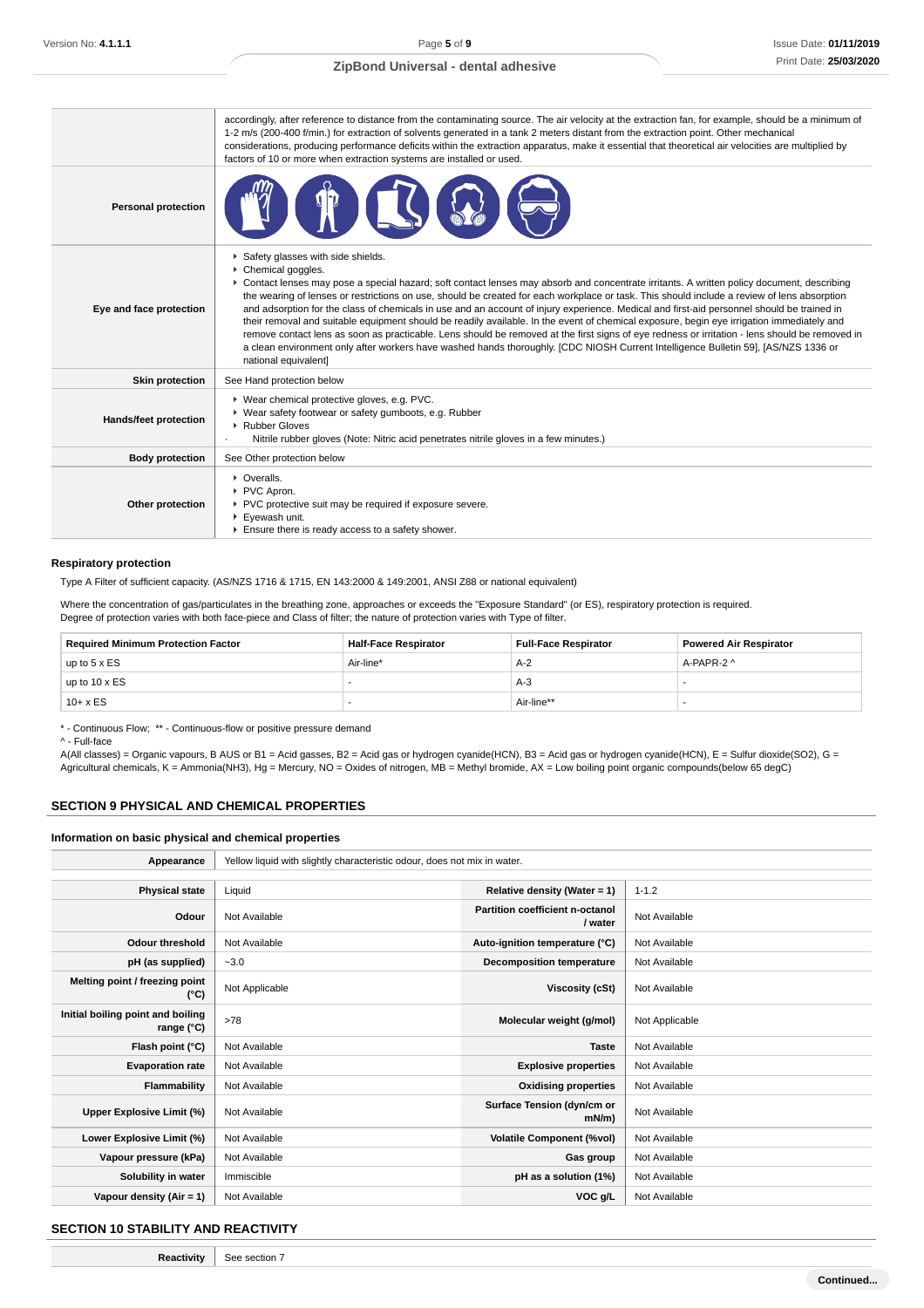| <b>Chemical stability</b>                  | • Unstable in the presence of incompatible materials.<br>▶ Product is considered stable.<br>Hazardous polymerisation will not occur. |
|--------------------------------------------|--------------------------------------------------------------------------------------------------------------------------------------|
| Possibility of hazardous<br>reactions      | See section 7                                                                                                                        |
| <b>Conditions to avoid</b>                 | See section 7                                                                                                                        |
| Incompatible materials                     | See section 7                                                                                                                        |
| <b>Hazardous decomposition</b><br>products | See section 5                                                                                                                        |

## **SECTION 11 TOXICOLOGICAL INFORMATION**

## **Information on toxicological effects**

| Inhaled                        | minimum and that suitable control measures be used, in an occupational setting to control vapours, fumes and aerosols.<br>depression - characterised by headache and dizziness, increased reaction time, fatigue and loss of co-ordination                                                                                                                                                                                                                                                                                                                                                                                                                                                                                                                                                                                                                                                                                                                                                                                                                                                                                                                                                                                                                                                                                                                                                                                                                                                                                                                                                                                                                                                                                                                                                                                                                                                                                                                                                                                                                                                                                                                                                                                                                                                                                                                                                                                                                                                                                                                                                                                                                     | The material has NOT been classified by EC Directives or other classification systems as "harmful by inhalation". This is because of the lack of<br>corroborating animal or human evidence. In the absence of such evidence, care should be taken nevertheless to ensure exposure is kept to a<br>Acute effects from inhalation of high concentrations of vapour are pulmonary irritation, including coughing, with nausea; central nervous system                                                                                                                                             |
|--------------------------------|----------------------------------------------------------------------------------------------------------------------------------------------------------------------------------------------------------------------------------------------------------------------------------------------------------------------------------------------------------------------------------------------------------------------------------------------------------------------------------------------------------------------------------------------------------------------------------------------------------------------------------------------------------------------------------------------------------------------------------------------------------------------------------------------------------------------------------------------------------------------------------------------------------------------------------------------------------------------------------------------------------------------------------------------------------------------------------------------------------------------------------------------------------------------------------------------------------------------------------------------------------------------------------------------------------------------------------------------------------------------------------------------------------------------------------------------------------------------------------------------------------------------------------------------------------------------------------------------------------------------------------------------------------------------------------------------------------------------------------------------------------------------------------------------------------------------------------------------------------------------------------------------------------------------------------------------------------------------------------------------------------------------------------------------------------------------------------------------------------------------------------------------------------------------------------------------------------------------------------------------------------------------------------------------------------------------------------------------------------------------------------------------------------------------------------------------------------------------------------------------------------------------------------------------------------------------------------------------------------------------------------------------------------------|------------------------------------------------------------------------------------------------------------------------------------------------------------------------------------------------------------------------------------------------------------------------------------------------------------------------------------------------------------------------------------------------------------------------------------------------------------------------------------------------------------------------------------------------------------------------------------------------|
| Ingestion                      | vomiting. In an occupational setting however, ingestion of insignificant quantities is not thought to be cause for concern.                                                                                                                                                                                                                                                                                                                                                                                                                                                                                                                                                                                                                                                                                                                                                                                                                                                                                                                                                                                                                                                                                                                                                                                                                                                                                                                                                                                                                                                                                                                                                                                                                                                                                                                                                                                                                                                                                                                                                                                                                                                                                                                                                                                                                                                                                                                                                                                                                                                                                                                                    | The material has NOT been classified by EC Directives or other classification systems as "harmful by ingestion". This is because of the lack of<br>corroborating animal or human evidence. The material may still be damaging to the health of the individual, following ingestion, especially where<br>pre-existing organ (e.g liver, kidney) damage is evident. Present definitions of harmful or toxic substances are generally based on doses<br>producing mortality rather than those producing morbidity (disease, ill-health). Gastrointestinal tract discomfort may produce nausea and |
| <b>Skin Contact</b>            | Open cuts, abraded or irritated skin should not be exposed to this material                                                                                                                                                                                                                                                                                                                                                                                                                                                                                                                                                                                                                                                                                                                                                                                                                                                                                                                                                                                                                                                                                                                                                                                                                                                                                                                                                                                                                                                                                                                                                                                                                                                                                                                                                                                                                                                                                                                                                                                                                                                                                                                                                                                                                                                                                                                                                                                                                                                                                                                                                                                    |                                                                                                                                                                                                                                                                                                                                                                                                                                                                                                                                                                                                |
| Eye                            |                                                                                                                                                                                                                                                                                                                                                                                                                                                                                                                                                                                                                                                                                                                                                                                                                                                                                                                                                                                                                                                                                                                                                                                                                                                                                                                                                                                                                                                                                                                                                                                                                                                                                                                                                                                                                                                                                                                                                                                                                                                                                                                                                                                                                                                                                                                                                                                                                                                                                                                                                                                                                                                                |                                                                                                                                                                                                                                                                                                                                                                                                                                                                                                                                                                                                |
| <b>Chronic</b>                 |                                                                                                                                                                                                                                                                                                                                                                                                                                                                                                                                                                                                                                                                                                                                                                                                                                                                                                                                                                                                                                                                                                                                                                                                                                                                                                                                                                                                                                                                                                                                                                                                                                                                                                                                                                                                                                                                                                                                                                                                                                                                                                                                                                                                                                                                                                                                                                                                                                                                                                                                                                                                                                                                |                                                                                                                                                                                                                                                                                                                                                                                                                                                                                                                                                                                                |
|                                |                                                                                                                                                                                                                                                                                                                                                                                                                                                                                                                                                                                                                                                                                                                                                                                                                                                                                                                                                                                                                                                                                                                                                                                                                                                                                                                                                                                                                                                                                                                                                                                                                                                                                                                                                                                                                                                                                                                                                                                                                                                                                                                                                                                                                                                                                                                                                                                                                                                                                                                                                                                                                                                                |                                                                                                                                                                                                                                                                                                                                                                                                                                                                                                                                                                                                |
| ZipBond Universal - dental     | <b>TOXICITY</b>                                                                                                                                                                                                                                                                                                                                                                                                                                                                                                                                                                                                                                                                                                                                                                                                                                                                                                                                                                                                                                                                                                                                                                                                                                                                                                                                                                                                                                                                                                                                                                                                                                                                                                                                                                                                                                                                                                                                                                                                                                                                                                                                                                                                                                                                                                                                                                                                                                                                                                                                                                                                                                                | <b>IRRITATION</b>                                                                                                                                                                                                                                                                                                                                                                                                                                                                                                                                                                              |
| adhesive<br>ethanol<br>Legend: | Not Available                                                                                                                                                                                                                                                                                                                                                                                                                                                                                                                                                                                                                                                                                                                                                                                                                                                                                                                                                                                                                                                                                                                                                                                                                                                                                                                                                                                                                                                                                                                                                                                                                                                                                                                                                                                                                                                                                                                                                                                                                                                                                                                                                                                                                                                                                                                                                                                                                                                                                                                                                                                                                                                  | Not Available                                                                                                                                                                                                                                                                                                                                                                                                                                                                                                                                                                                  |
|                                | <b>TOXICITY</b>                                                                                                                                                                                                                                                                                                                                                                                                                                                                                                                                                                                                                                                                                                                                                                                                                                                                                                                                                                                                                                                                                                                                                                                                                                                                                                                                                                                                                                                                                                                                                                                                                                                                                                                                                                                                                                                                                                                                                                                                                                                                                                                                                                                                                                                                                                                                                                                                                                                                                                                                                                                                                                                | <b>IRRITATION</b>                                                                                                                                                                                                                                                                                                                                                                                                                                                                                                                                                                              |
|                                |                                                                                                                                                                                                                                                                                                                                                                                                                                                                                                                                                                                                                                                                                                                                                                                                                                                                                                                                                                                                                                                                                                                                                                                                                                                                                                                                                                                                                                                                                                                                                                                                                                                                                                                                                                                                                                                                                                                                                                                                                                                                                                                                                                                                                                                                                                                                                                                                                                                                                                                                                                                                                                                                | Eye (rabbit): 500 mg SEVERE                                                                                                                                                                                                                                                                                                                                                                                                                                                                                                                                                                    |
|                                | Entry into the blood-stream through, for example, cuts, abrasions, puncture wounds or lesions, may produce systemic injury with harmful effects.<br>Examine the skin prior to the use of the material and ensure that any external damage is suitably protected.<br>Evidence exists, or practical experience predicts, that the material either produces inflammation of the skin in a substantial number of individuals<br>following direct contact, and/or produces significant inflammation when applied to the healthy intact skin of animals, for up to four hours, such<br>inflammation being present twenty-four hours or more after the end of the exposure period. Skin irritation may also be present after prolonged or<br>repeated exposure; this may result in a form of contact dermatitis (nonallergic). The dermatitis is often characterised by skin redness (erythema)<br>and swelling (oedema) which may progress to blistering (vesiculation), scaling and thickening of the epidermis. At the microscopic level there<br>may be intercellular oedema of the spongy layer of the skin (spongiosis) and intracellular oedema of the epidermis.<br>Evidence exists, or practical experience predicts, that the material may cause eye irritation in a substantial number of individuals and/or may<br>produce significant ocular lesions which are present twenty-four hours or more after instillation into the eye(s) of experimental animals.<br>Repeated or prolonged eye contact may cause inflammation characterised by temporary redness (similar to windburn) of the conjunctiva<br>(conjunctivitis); temporary impairment of vision and/or other transient eye damage/ulceration may occur.<br>Long-term exposure to respiratory irritants may result in disease of the airways involving difficult breathing and related systemic problems.<br>Practical experience shows that skin contact with the material is capable either of inducing a sensitisation reaction in a substantial number of<br>individuals, and/or of producing a positive response in experimental animals.<br>Inhalation (rat) LC50: 124.7 mg/l/4H[2]<br>Oral (rat) LD50: =1501 mg/kg <sup>[2]</sup><br>Eye (rabbit):100mg/24hr-moderate<br>Eye: adverse effect observed (irritating)[1]<br>Skin (rabbit):20 mg/24hr-moderate<br>Skin (rabbit):400 mg (open)-mild<br>Skin: no adverse effect observed (not irritating)[1]<br>1. Value obtained from Europe ECHA Registered Substances - Acute toxicity 2.* Value obtained from manufacturer's SDS. Unless otherwise<br>specified data extracted from RTECS - Register of Toxic Effect of chemical Substances |                                                                                                                                                                                                                                                                                                                                                                                                                                                                                                                                                                                                |
|                                |                                                                                                                                                                                                                                                                                                                                                                                                                                                                                                                                                                                                                                                                                                                                                                                                                                                                                                                                                                                                                                                                                                                                                                                                                                                                                                                                                                                                                                                                                                                                                                                                                                                                                                                                                                                                                                                                                                                                                                                                                                                                                                                                                                                                                                                                                                                                                                                                                                                                                                                                                                                                                                                                |                                                                                                                                                                                                                                                                                                                                                                                                                                                                                                                                                                                                |
|                                |                                                                                                                                                                                                                                                                                                                                                                                                                                                                                                                                                                                                                                                                                                                                                                                                                                                                                                                                                                                                                                                                                                                                                                                                                                                                                                                                                                                                                                                                                                                                                                                                                                                                                                                                                                                                                                                                                                                                                                                                                                                                                                                                                                                                                                                                                                                                                                                                                                                                                                                                                                                                                                                                |                                                                                                                                                                                                                                                                                                                                                                                                                                                                                                                                                                                                |
|                                |                                                                                                                                                                                                                                                                                                                                                                                                                                                                                                                                                                                                                                                                                                                                                                                                                                                                                                                                                                                                                                                                                                                                                                                                                                                                                                                                                                                                                                                                                                                                                                                                                                                                                                                                                                                                                                                                                                                                                                                                                                                                                                                                                                                                                                                                                                                                                                                                                                                                                                                                                                                                                                                                |                                                                                                                                                                                                                                                                                                                                                                                                                                                                                                                                                                                                |
|                                |                                                                                                                                                                                                                                                                                                                                                                                                                                                                                                                                                                                                                                                                                                                                                                                                                                                                                                                                                                                                                                                                                                                                                                                                                                                                                                                                                                                                                                                                                                                                                                                                                                                                                                                                                                                                                                                                                                                                                                                                                                                                                                                                                                                                                                                                                                                                                                                                                                                                                                                                                                                                                                                                |                                                                                                                                                                                                                                                                                                                                                                                                                                                                                                                                                                                                |
|                                |                                                                                                                                                                                                                                                                                                                                                                                                                                                                                                                                                                                                                                                                                                                                                                                                                                                                                                                                                                                                                                                                                                                                                                                                                                                                                                                                                                                                                                                                                                                                                                                                                                                                                                                                                                                                                                                                                                                                                                                                                                                                                                                                                                                                                                                                                                                                                                                                                                                                                                                                                                                                                                                                |                                                                                                                                                                                                                                                                                                                                                                                                                                                                                                                                                                                                |
|                                |                                                                                                                                                                                                                                                                                                                                                                                                                                                                                                                                                                                                                                                                                                                                                                                                                                                                                                                                                                                                                                                                                                                                                                                                                                                                                                                                                                                                                                                                                                                                                                                                                                                                                                                                                                                                                                                                                                                                                                                                                                                                                                                                                                                                                                                                                                                                                                                                                                                                                                                                                                                                                                                                |                                                                                                                                                                                                                                                                                                                                                                                                                                                                                                                                                                                                |
| <b>ETHANOL</b>                 |                                                                                                                                                                                                                                                                                                                                                                                                                                                                                                                                                                                                                                                                                                                                                                                                                                                                                                                                                                                                                                                                                                                                                                                                                                                                                                                                                                                                                                                                                                                                                                                                                                                                                                                                                                                                                                                                                                                                                                                                                                                                                                                                                                                                                                                                                                                                                                                                                                                                                                                                                                                                                                                                | The material may cause skin irritation after prolonged or repeated exposure and may produce a contact dermatitis (nonallergic). This form of<br>dermatitis is often characterised by skin redness (erythema) and swelling the epidermis. Histologically there may be intercellular oedema of the                                                                                                                                                                                                                                                                                               |

|                                             |                       | spongy layer (spongiosis) and intracellular oedema of the epidermis. |                                                                                                                                                                     |  |  |
|---------------------------------------------|-----------------------|----------------------------------------------------------------------|---------------------------------------------------------------------------------------------------------------------------------------------------------------------|--|--|
|                                             |                       |                                                                      |                                                                                                                                                                     |  |  |
| <b>Acute Toxicity</b>                       | ×                     | Carcinogenicity                                                      | $\boldsymbol{\mathsf{x}}$                                                                                                                                           |  |  |
| <b>Skin Irritation/Corrosion</b>            | $\tilde{\phantom{a}}$ | Reproductivity                                                       | $\boldsymbol{\mathsf{x}}$                                                                                                                                           |  |  |
| <b>Serious Eye Damage/Irritation</b>        | $\checkmark$          | <b>STOT - Single Exposure</b>                                        | $\boldsymbol{\mathsf{x}}$                                                                                                                                           |  |  |
| <b>Respiratory or Skin</b><br>sensitisation | M                     | <b>STOT - Repeated Exposure</b>                                      | $\boldsymbol{\mathsf{x}}$                                                                                                                                           |  |  |
| <b>Mutagenicity</b>                         | ×                     | <b>Aspiration Hazard</b>                                             | $\boldsymbol{\mathsf{x}}$                                                                                                                                           |  |  |
|                                             |                       | Legend:                                                              | $\blacktriangleright$ - Data either not available or does not fill the criteria for classification<br>$\blacktriangleright$ - Data available to make classification |  |  |

**SECTION 12 ECOLOGICAL INFORMATION**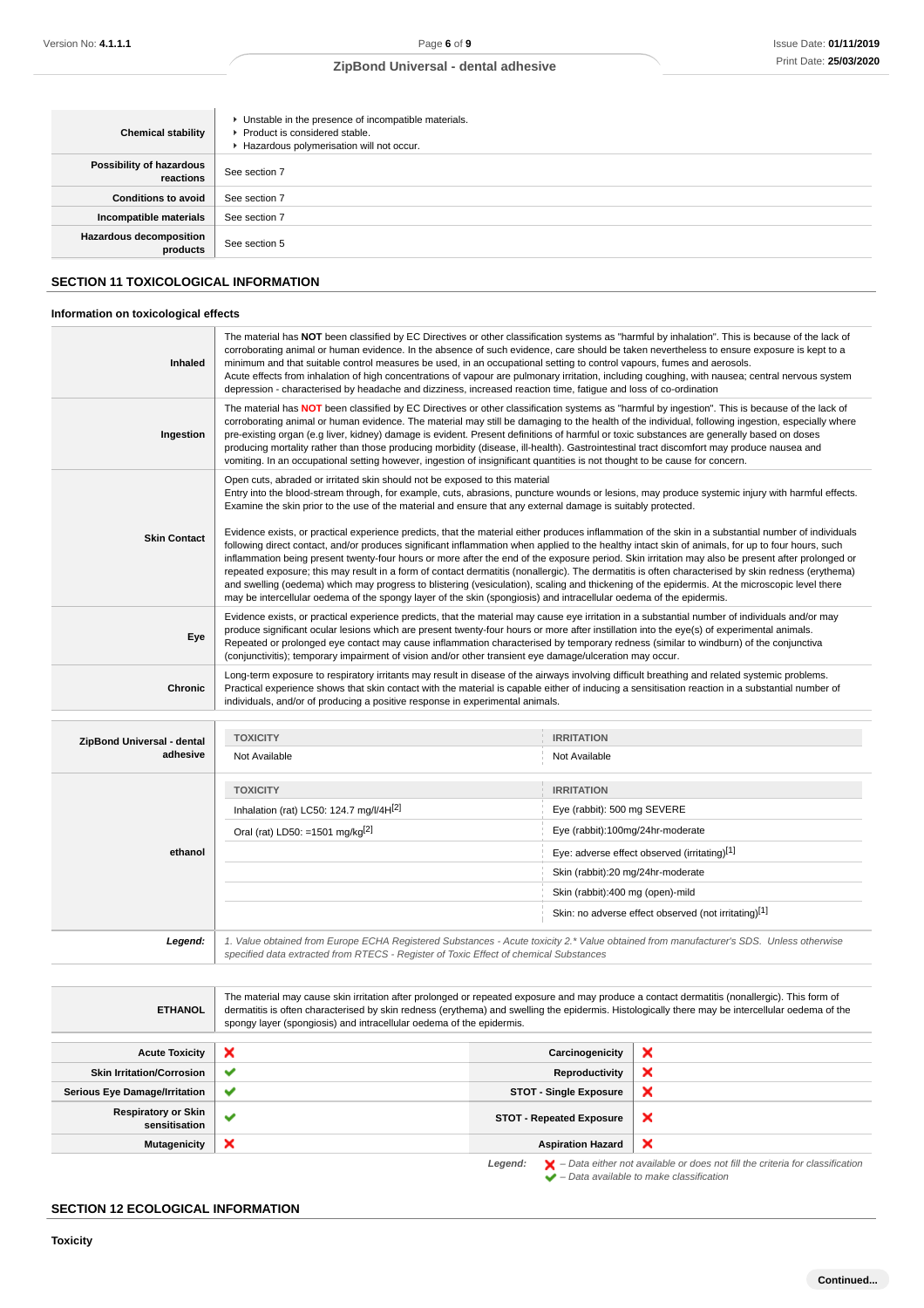| ZipBond Universal - dental<br>adhesive<br>ethanol | <b>ENDPOINT</b>  | <b>TEST DURATION (HR)</b>                                                                                                                                                                                                                      | <b>SPECIES</b>                                                                                                                                | <b>VALUE</b>     | <b>SOURCE</b>    |  |  |
|---------------------------------------------------|------------------|------------------------------------------------------------------------------------------------------------------------------------------------------------------------------------------------------------------------------------------------|-----------------------------------------------------------------------------------------------------------------------------------------------|------------------|------------------|--|--|
|                                                   | Not<br>Available | Not Available                                                                                                                                                                                                                                  | Not Available                                                                                                                                 | Not<br>Available | Not<br>Available |  |  |
|                                                   | <b>ENDPOINT</b>  | <b>TEST DURATION (HR)</b>                                                                                                                                                                                                                      | <b>SPECIES</b>                                                                                                                                | <b>VALUE</b>     | <b>SOURCE</b>    |  |  |
|                                                   | <b>LC50</b>      | 96                                                                                                                                                                                                                                             | Fish                                                                                                                                          | $11-mq/L$        | 2                |  |  |
|                                                   | EC50             | 48                                                                                                                                                                                                                                             | Crustacea                                                                                                                                     | 2mq/L            |                  |  |  |
|                                                   | EC50             | 96                                                                                                                                                                                                                                             | Algae or other aquatic plants                                                                                                                 | 17.921mg/L       | 4                |  |  |
|                                                   | <b>NOEC</b>      | 2016                                                                                                                                                                                                                                           | Fish                                                                                                                                          | 0.000375mg/L     | $\overline{4}$   |  |  |
| Legend:                                           |                  |                                                                                                                                                                                                                                                | Extracted from 1. IUCLID Toxicity Data 2. Europe ECHA Registered Substances - Ecotoxicological Information - Aquatic Toxicity 3. EPIWIN Suite |                  |                  |  |  |
|                                                   |                  | V3.12 (QSAR) - Aquatic Toxicity Data (Estimated) 4. US EPA, Ecotox database - Aquatic Toxicity Data 5. ECETOC Aquatic Hazard Assessment<br>Data 6. NITE (Japan) - Bioconcentration Data 7. METI (Japan) - Bioconcentration Data 8. Vendor Data |                                                                                                                                               |                  |                  |  |  |

### **DO NOT** discharge into sewer or waterways.

### **Persistence and degradability**

| Ingredient                       | Persistence: Water/Soil<br>Persistence: Air                    |  |  |  |
|----------------------------------|----------------------------------------------------------------|--|--|--|
| ethanol                          | LOW (Half-life $= 2.17$ days)<br>LOW (Half-life $= 5.08$ days) |  |  |  |
| <b>Bioaccumulative potential</b> |                                                                |  |  |  |
| Ingredient                       | <b>Bioaccumulation</b>                                         |  |  |  |
| ethanol                          | LOW (LogKOW = $-0.31$ )                                        |  |  |  |
| <b>Mobility in soil</b>          |                                                                |  |  |  |
| Ingredient                       | <b>Mobility</b>                                                |  |  |  |

## **SECTION 13 DISPOSAL CONSIDERATIONS**

ethanol  $HIGH (KOC = 1)$ 

### **Waste treatment methods**

| In all cases disposal to sewer may be subject to local laws and regulations and these should be considered first.<br>Product / Packaging disposal<br>Where in doubt contact the responsible authority. | Consult State Land Waste Management Authority for disposal. |  | DO NOT allow wash water from cleaning or process equipment to enter drains.<br>It may be necessary to collect all wash water for treatment before disposal. |
|--------------------------------------------------------------------------------------------------------------------------------------------------------------------------------------------------------|-------------------------------------------------------------|--|-------------------------------------------------------------------------------------------------------------------------------------------------------------|
|--------------------------------------------------------------------------------------------------------------------------------------------------------------------------------------------------------|-------------------------------------------------------------|--|-------------------------------------------------------------------------------------------------------------------------------------------------------------|

## **SECTION 14 TRANSPORT INFORMATION**

### **Labels Required**

| Marine Pollutant   NO |                         |
|-----------------------|-------------------------|
| <b>HAZCHEM</b>        | $\cdot$ <sup>2</sup> YE |

### **Land transport (ADG)**

| UN number                    | 1170                                                                 |  |  |
|------------------------------|----------------------------------------------------------------------|--|--|
| UN proper shipping name      | ETHANOL (ETHYL ALCOHOL) or ETHANOL SOLUTION (ETHYL ALCOHOL SOLUTION) |  |  |
| Transport hazard class(es)   | Class<br>3<br>Subrisk<br>Not Applicable                              |  |  |
| Packing group                | $\mathbf{II}$                                                        |  |  |
| <b>Environmental hazard</b>  | Not Applicable                                                       |  |  |
| Special precautions for user | Special provisions<br>144<br>Limited quantity<br>1 L                 |  |  |

## **Air transport (ICAO-IATA / DGR)**

| <b>TIM</b> | 1170                                       |
|------------|--------------------------------------------|
| ШN<br>name | ⊡thano⊾<br>solution<br>$=+$ hono<br>.<br>. |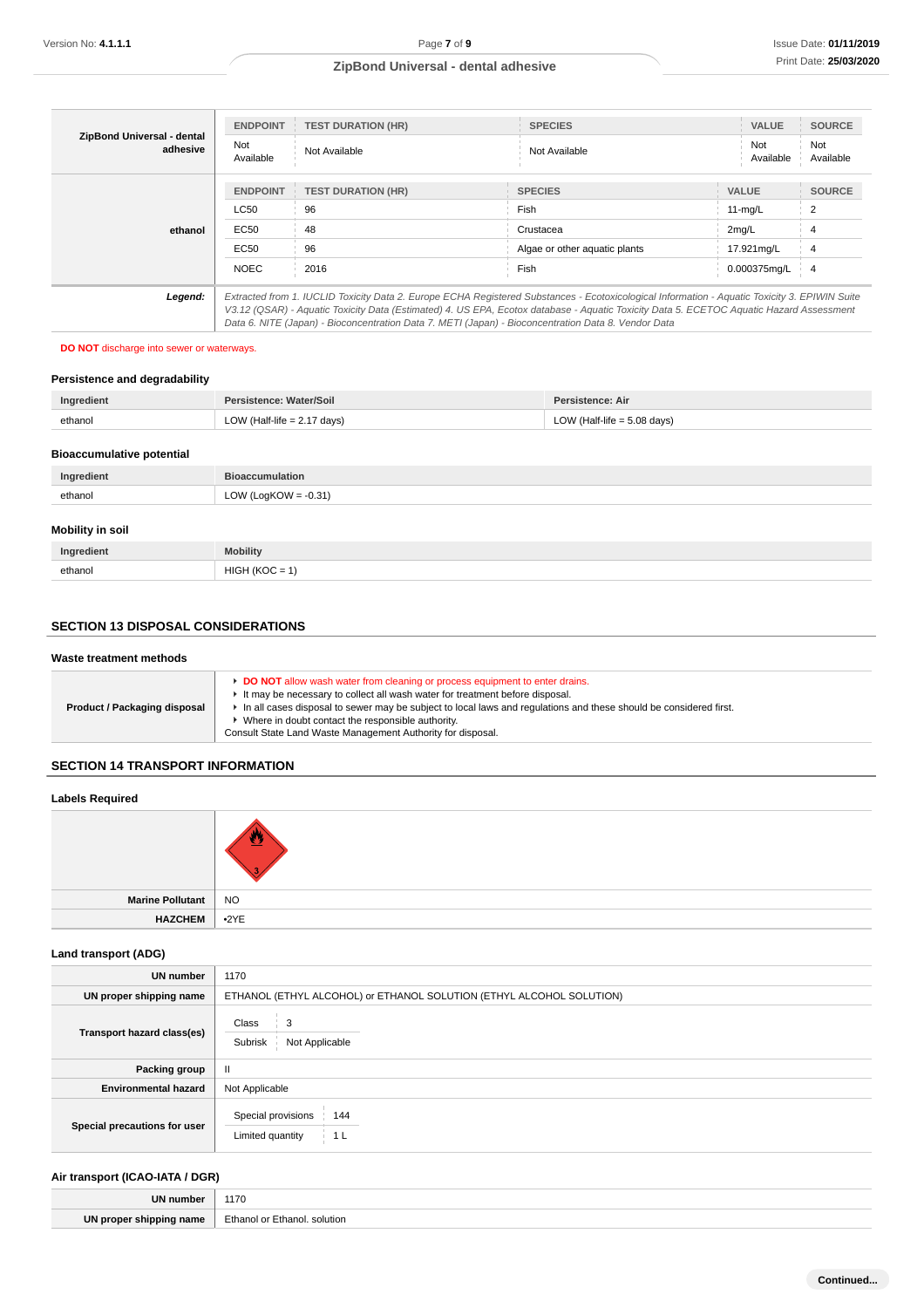|                              | <b>ICAO/IATA Class</b>                                    | 3              |             |  |
|------------------------------|-----------------------------------------------------------|----------------|-------------|--|
| Transport hazard class(es)   | ICAO / IATA Subrisk                                       | Not Applicable |             |  |
|                              | <b>ERG Code</b>                                           | 3L             |             |  |
| Packing group                | Ш                                                         |                |             |  |
| <b>Environmental hazard</b>  | Not Applicable                                            |                |             |  |
| Special precautions for user | Special provisions                                        |                | A3 A58 A180 |  |
|                              | Cargo Only Packing Instructions                           |                | 364         |  |
|                              | Cargo Only Maximum Qty / Pack                             |                | 60 L        |  |
|                              | Passenger and Cargo Packing Instructions                  |                | 353         |  |
|                              | Passenger and Cargo Maximum Qty / Pack                    |                | 5 L         |  |
|                              | Passenger and Cargo Limited Quantity Packing Instructions |                | Y341        |  |
|                              | Passenger and Cargo Limited Maximum Qty / Pack            |                | 1 L         |  |

### **Sea transport (IMDG-Code / GGVSee)**

| <b>UN</b> number             | 1170                                                                                              |  |  |
|------------------------------|---------------------------------------------------------------------------------------------------|--|--|
| UN proper shipping name      | ETHANOL (ETHYL ALCOHOL) or ETHANOL SOLUTION (ETHYL ALCOHOL SOLUTION)                              |  |  |
| Transport hazard class(es)   | <b>IMDG Class</b><br>3<br><b>IMDG Subrisk</b><br>Not Applicable                                   |  |  |
| Packing group                | $\mathbf{H}$                                                                                      |  |  |
| <b>Environmental hazard</b>  | Not Applicable                                                                                    |  |  |
| Special precautions for user | $F-E$ , S-D<br><b>EMS Number</b><br>Special provisions<br>144<br><b>Limited Quantities</b><br>1 L |  |  |

### **Transport in bulk according to Annex II of MARPOL and the IBC code**

Not Applicable

If packed as Chemical kits the following classification may be considered if all ICAO/IATA transport requirements are met: Chemical Kit UN3316 - Class 9, SP A44 & A163.

### **SECTION 15 REGULATORY INFORMATION**

## **Safety, health and environmental regulations / legislation specific for the substance or mixture**

### **ETHANOL IS FOUND ON THE FOLLOWING REGULATORY LISTS**

| Australia Exposure Standards                                                 |
|------------------------------------------------------------------------------|
| Australia Hazardous Chemical Information System (HCIS) - Hazardous Chemicals |

Australia Inventory of Chemical Substances (AICS) Australia Standard for the Uniform Scheduling of Medicines and Poisons (SUSMP) - Appendix B (Part 3)

#### **National Inventory Status**

| <b>National Inventory</b>     | <b>Status</b>                                                                                                                                                                                            |
|-------------------------------|----------------------------------------------------------------------------------------------------------------------------------------------------------------------------------------------------------|
| Australia - AICS              | Yes                                                                                                                                                                                                      |
| Canada - DSL                  | Yes                                                                                                                                                                                                      |
| Canada - NDSL                 | No (ethanol)                                                                                                                                                                                             |
| China - IECSC                 | Yes                                                                                                                                                                                                      |
| Europe - EINEC / ELINCS / NLP | Yes                                                                                                                                                                                                      |
| Japan - ENCS                  | Yes                                                                                                                                                                                                      |
| Korea - KECI                  | Yes                                                                                                                                                                                                      |
| New Zealand - NZIoC           | Yes                                                                                                                                                                                                      |
| Philippines - PICCS           | Yes                                                                                                                                                                                                      |
| USA - TSCA                    | Yes                                                                                                                                                                                                      |
| Taiwan - TCSI                 | Yes                                                                                                                                                                                                      |
| Mexico - INSQ                 | Yes                                                                                                                                                                                                      |
| Vietnam - NCI                 | Yes                                                                                                                                                                                                      |
| Russia - ARIPS                | Yes                                                                                                                                                                                                      |
| Legend:                       | Yes = All CAS declared ingredients are on the inventory<br>No = One or more of the CAS listed ingredients are not on the inventory and are not exempt from listing(see specific ingredients in brackets) |

## **SECTION 16 OTHER INFORMATION**

| De. | 1/2019           |
|-----|------------------|
|     | Λ1               |
|     | $\sim$<br>.<br>n |